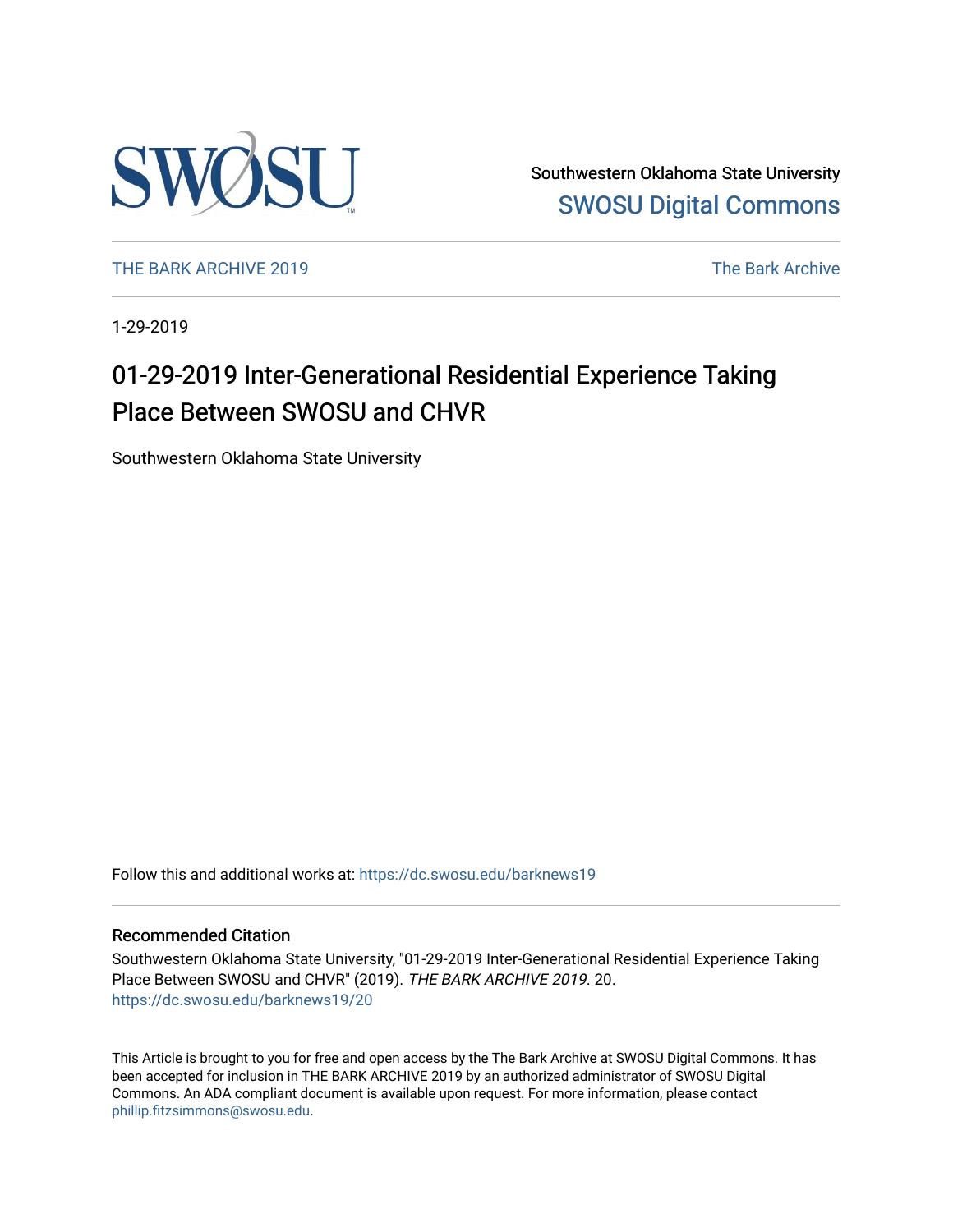

**Inter-Generational Residential Experience Taking Place Between SWOSU and CHVR**



student assists a resident on the piano as part of the new intergeneration living experience between Southwestern Oklahoma State University in Weatherford and Corn Heritage Village & Rehab.

There is a new inter-generational residential experience going on in western Oklahoma.

Corn Heritage Village & Rehab (CHVR) and Southwestern Oklahoma State University (SWOSU) in Weatherford now have "SWOSU at the Village," a collaboration designed to benefit both senior citizens and university students.

CHVR provides apartment-style, independent living for senior citizens—as well as skilled nursing, long-term care, and memory care—at their Corn (OK) location. With this new program, the facility provides a free, partially furnished apartment—with amenities— for the SWOSU students in exchange for their interaction with the CHVR residents.

29 January,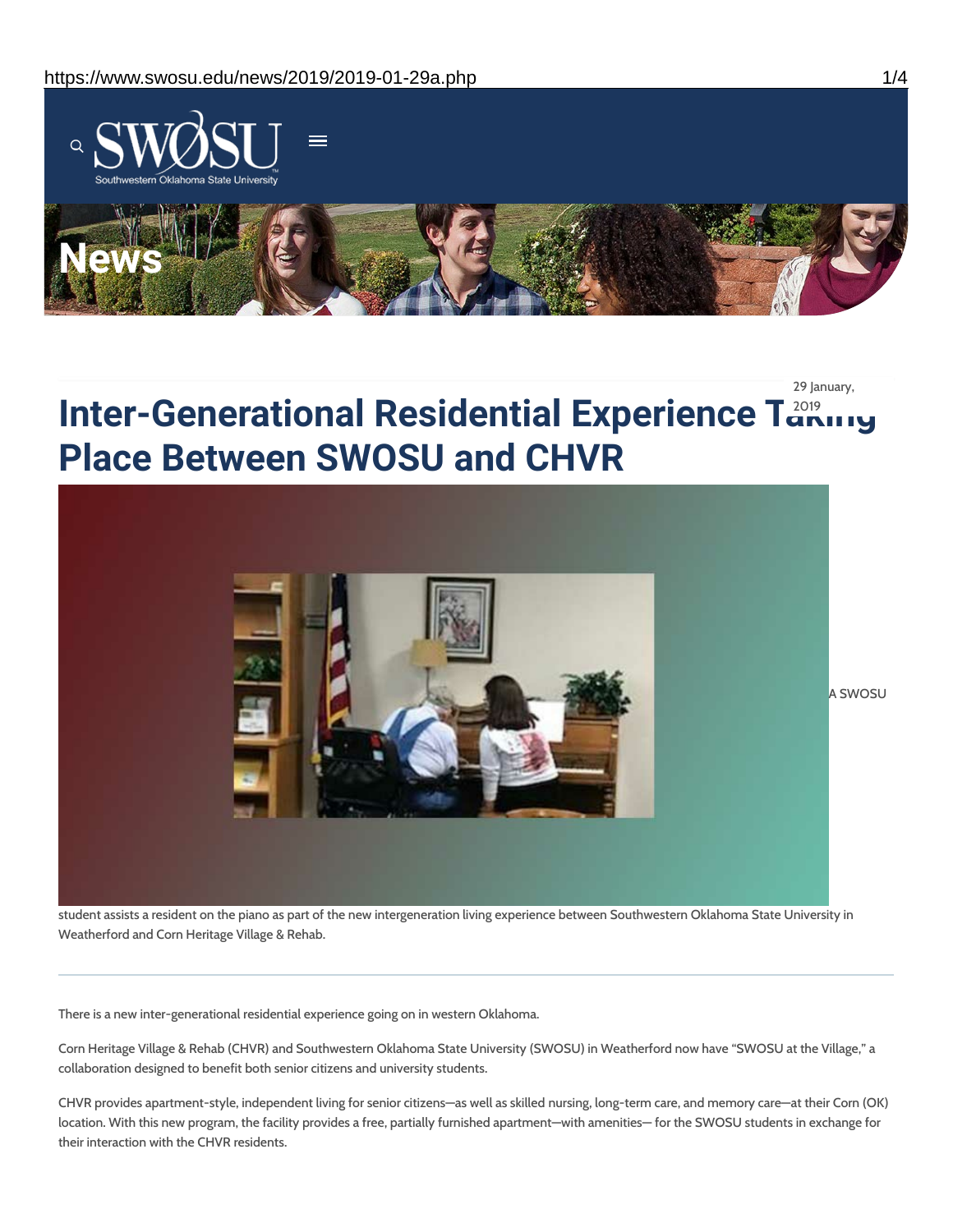### https://www.swosu.edu/news/2019/2019-01-29a.php 2/4

"We are the first nursing home in Oklahoma to implement the intergeneration living concept," said CHVR Executive Director Dee Henderson. "These experiences are rare; similar programs can be found at the Cleveland Institute of Music and in countries such as the Netherlands and France."

The concept is the brainchild of Henderson and Stephanie Warner, assistant administrator at CHVC.

"We were delighted when Dee approached SWOSU with the idea," said SWOSU Vice President for Student Affairs Dr. Ruth Boyd. "We hope to continue this program well into the future."

The program was piloted during this past fall 2018 semester. Molly Nguyen, senior music therapy major from Oklahoma City, was the first SWOSU student to participate. Nguyen regularly performed musical pieces for the residents and interacted in a variety of ways, including offering piano lessons.

"I have grown so much as a student music therapist, and my interaction and relationships with the residents have so positively influence me," Nguyen said. "This is an unforgettable experience that I am so grateful to have been a part of as the first SWOSU student in the program.

For the current spring 2019 semester, two SWOSU students have been selected and will soon begin their intergenerational living experience, while a third student is also under consideration.

| Academics                | D |
|--------------------------|---|
| Administration           | D |
| Alumni and Foundation    | D |
| Community                | D |
| Events                   | D |
| <b>Faculty and Staff</b> | D |
| Miscellaneous            | D |
| Sayre                    | D |
| <b>Students</b>          | D |
|                          |   |

| <b>Archive Links</b> |   |
|----------------------|---|
| 2018                 | D |
| 2019                 | D |
| 2020                 | D |
| Archive              | D |
|                      |   |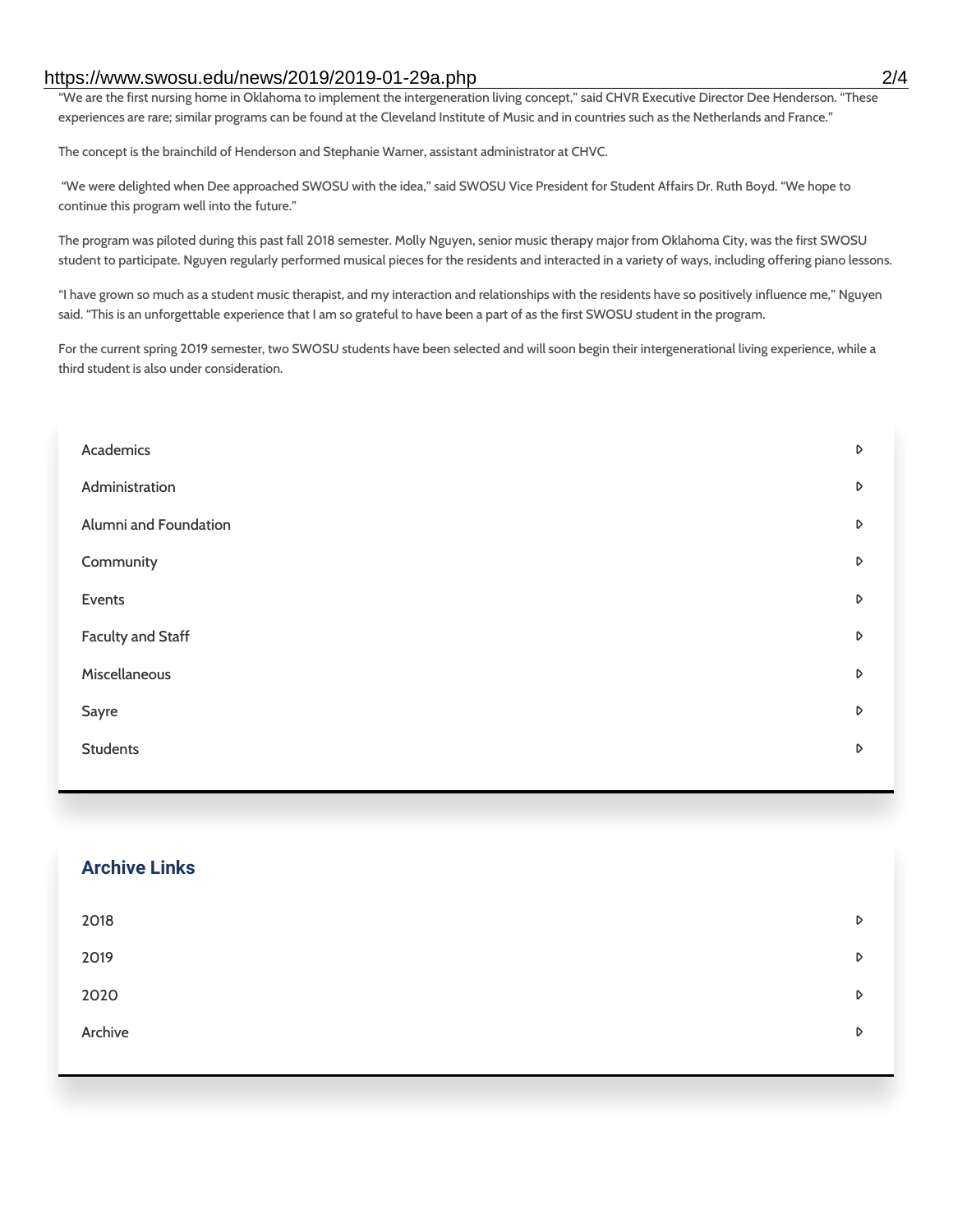## Weatherford Campus

100 Campus Drive Weatherford, OK 73096

# Sayre Campus

409 E Mississippi Ave Sayre, OK 73662

### Connect to Us

fyoth

Contact [Information](https://www.swosu.edu/about/contact.php)

[University/Facility](https://www.swosu.edu/about/operating-hours.php) Hours

[Campus](https://map.concept3d.com/?id=768#!ct/10964,10214,10213,10212,10205,10204,10203,10202,10136,10129,10128,0,31226,10130,10201,10641,0) Map

Give to [SWOSU](https://standingfirmly.com/donate)

Shop [SWOSU](https://shopswosu.merchorders.com/)



**[Directory](https://www.swosu.edu/directory/index.php)** 

[Calendar](https://eventpublisher.dudesolutions.com/swosu/)

[Apply](https://www.swosu.edu/admissions/apply-to-swosu.php)

[GoSWOSU](https://qlsso.quicklaunchsso.com/home/1267)

[Jobs@SWOSU](https://swosu.csod.com/ux/ats/careersite/1/home?c=swosu)